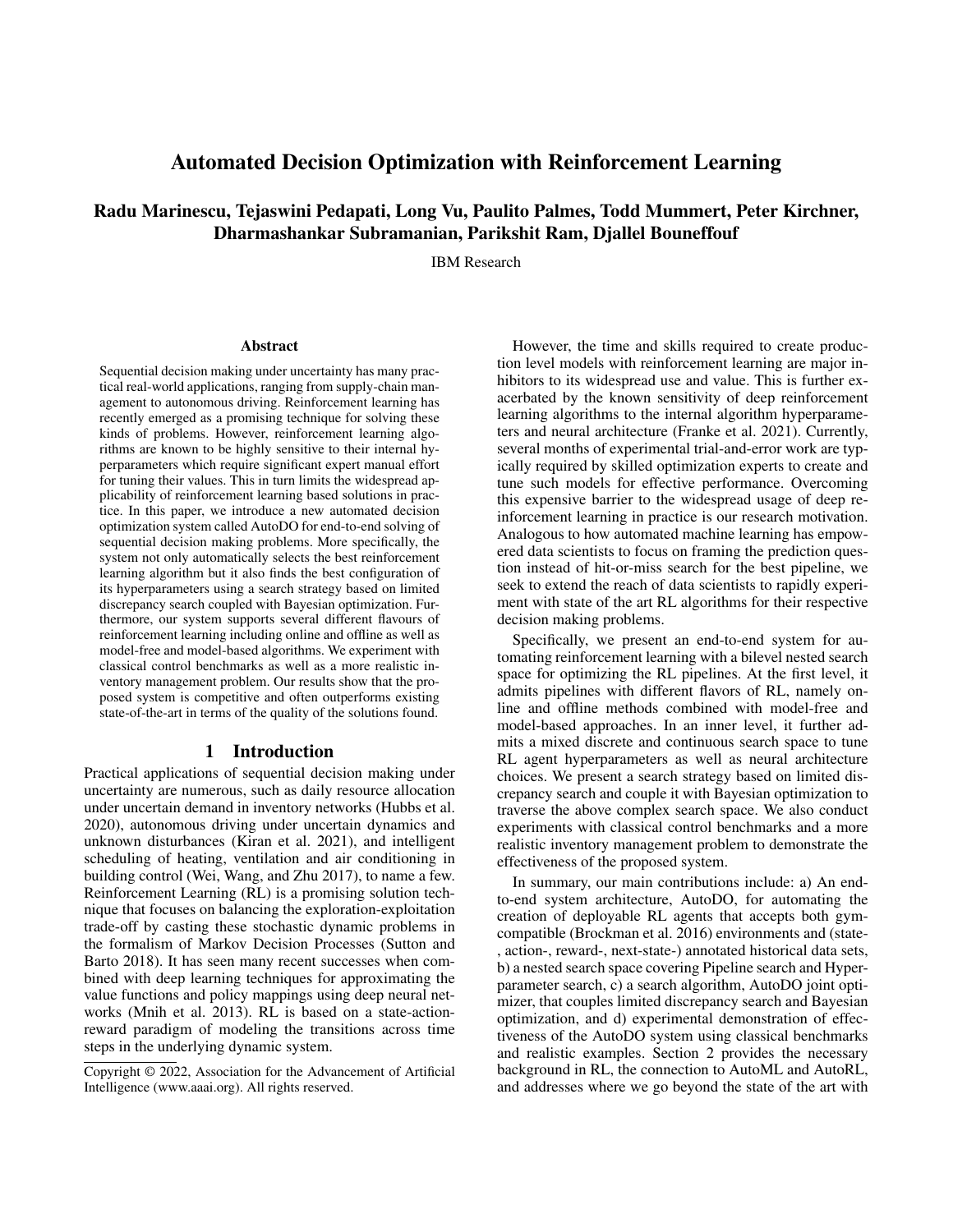the proposed system. Section 3 covers our main ideas around the proposed end-to-end system, AutoDO, viz. its architecture, its nested search space for automated pipeline optimization, and its search strategy along with the AutoDO joint optimizer algorithm. Section 4 presents experimental results on AutoDO's competitive end-to-end performance focusing on online and offline model-free RL using classical control benchmarks and realistic examples, and Section 5 concludes the paper.

# 2 Background

# 2.1 Reinforcement Learning

The goal in reinforcement learning (RL) is to learn a policy  $\pi(a|s)$  that maximizes the expected cumulative discounted reward in a Markov decision process (MDP), which is defined by a tuple  $(S, \mathcal{A}, T, r, \gamma)$ , where S and A represent (discrete/continuous) state and action spaces,  $T(s'|s, a)$  and  $r(s, a)$  represent the dynamics and reward function, and  $\gamma \in (0, 1)$  represents the discount factor (Sutton and Barto 2018). In *online* RL, the agent learns the policy by interacting with an environment that encodes the dynamics of the underlying MDP. Alternatively, in *offline* RL (Levine et al. 2020), the policy is learnt from a dataset that represents a collection of state transitions with the corresponding actions and rewards. Furthermore, *model-free* RL agents rely solely on the interaction with the environment (or the offline dataset), while the *model-based* ones first build a model of the MDP from sampled experience (which is obtained by either interacting with the environment for a limited time or by sub-sampling the offline dataset) and subsequently use the model to guide the policy learning process.

## 2.2 AutoML and AutoRL

Automated machine learning (or AutoML) seeks to automatically select, compose and parameterize machine learning algorithms into a workflow or pipeline of operations that aims at maximizing performance on a given dataset. It has received increasing attention over the past decades but it became more acute in light of the recent explosion in machine learning applications thus spurring AutoML systems (e.g., Kotthoff, Thornton, Hoos, Hutter, and Leyton-Brown (2017); Olson, Bartley, Urbanowicz, and Moore (2016); Feurer, Klein, Eggensperger, Springenberg, Blum, and Hutter (2015); Mohr, Wever, and Hüllermeier (2018) to name a few).

Motivated by the recent success of AutoML, automated reinforcement learning (or AutoRL) has become increasingly popular. Existing AutoRL systems focus on hyperparameter optimization of a given RL algorithm. Specifically, (Zahavy et al. 2020) were the first to propose a meta-gradient optimization scheme where the differentiable parameters of the algorithm are optimized as a part of the loss function. More recently, (Franke et al. 2021) developed a sample efficient search method for finding the best neural architecture and hyperparameters of a given RL agent using a variant of Population Based Training (Jaderberg et al. 2017). In contrast to the existing approaches, our proposed AutoRL system searches for the best agent (and model for model-based

RL) and its best hyperparameters and neural architectures.

# 3 Automated Decision Optimization

In this section, we present the main contribution of the paper which is an end-to-end automated system, AutoDO, for computing optimized decision policies using reinforcement learning. We start by describing the architecture of the system together with its main components. Subsequently, we present a novel approach for hyperparameter optimization based on limited discrepancy search (LDS) (Harvey and Ginsberg 1995) which we use to tune the reinforcement learning agents. We note that our system supports modelfree as well as model-based RL agents in online and offline settings.

# 3.1 System Architecture

The architecture of our proposed AutoDO system is shown in Figure 1. The input to the system consists of a collection of RL agents and either a gym-compatible environment or a dataset containing tuples  $(s, a, r, s')$ , where s and s' represent the current and respectively the next state of the underlying MDP,  $\alpha$  is the current action, and  $r$  is the reward. The output of the system consists of the set of top  $k$ pipelines produced by the joint pipeline and hyperparameter optimizer. We note that, depending on the types of inputs, the system facilitates online and offline reinforcement learning using model-free and model-based RL algorithms.

The system can optimize four types of reinforcement learning pipelines (or RL pipelines for short) which are depicted in Figure 2. For model-free RL (e.g., (Mnih et al. 2013)), the pipeline is a linear structure with two modules: the environment (resp. the dataset) module and the agent module (see Figures 2(a) and 2(c), respectively). Alternatively, for model-based RL (e.g., (Janner et al. 2019)), the pipeline is also a linear structure with an additional module which corresponds to the dynamics model (see Figures 2(b) and 2(d), respectively).

Clearly, each of the RL pipelines above defines a specific search space. Furthermore, each agent in the pipeline has a specific set of hyperparameters which in turn define another search space. The AutoDO system jointly traverses these two search spaces in order to produce an optimized RL pipeline which corresponds to an optimized policy.

#### 3.2 Search Spaces

We now describe in more details the RL pipeline and hyperparameter search spaces.

Pipeline Search Space This is a discrete search space defined by a set of discrete variables each with a finite domain of values. Therefore, a pipeline configuration corresponds to value assignment to its variables.

More specifically, referring again to Figure 2(a), the online model-free RL pipeline has 2 variables called Environment and Agent, respectively. The values for Environment is a list of gym environment instances each one initialized with a different random seed, while the values for Agent is a list of RL algorithms that are compatible with the respective environment. For example, given an environment env, 3 agents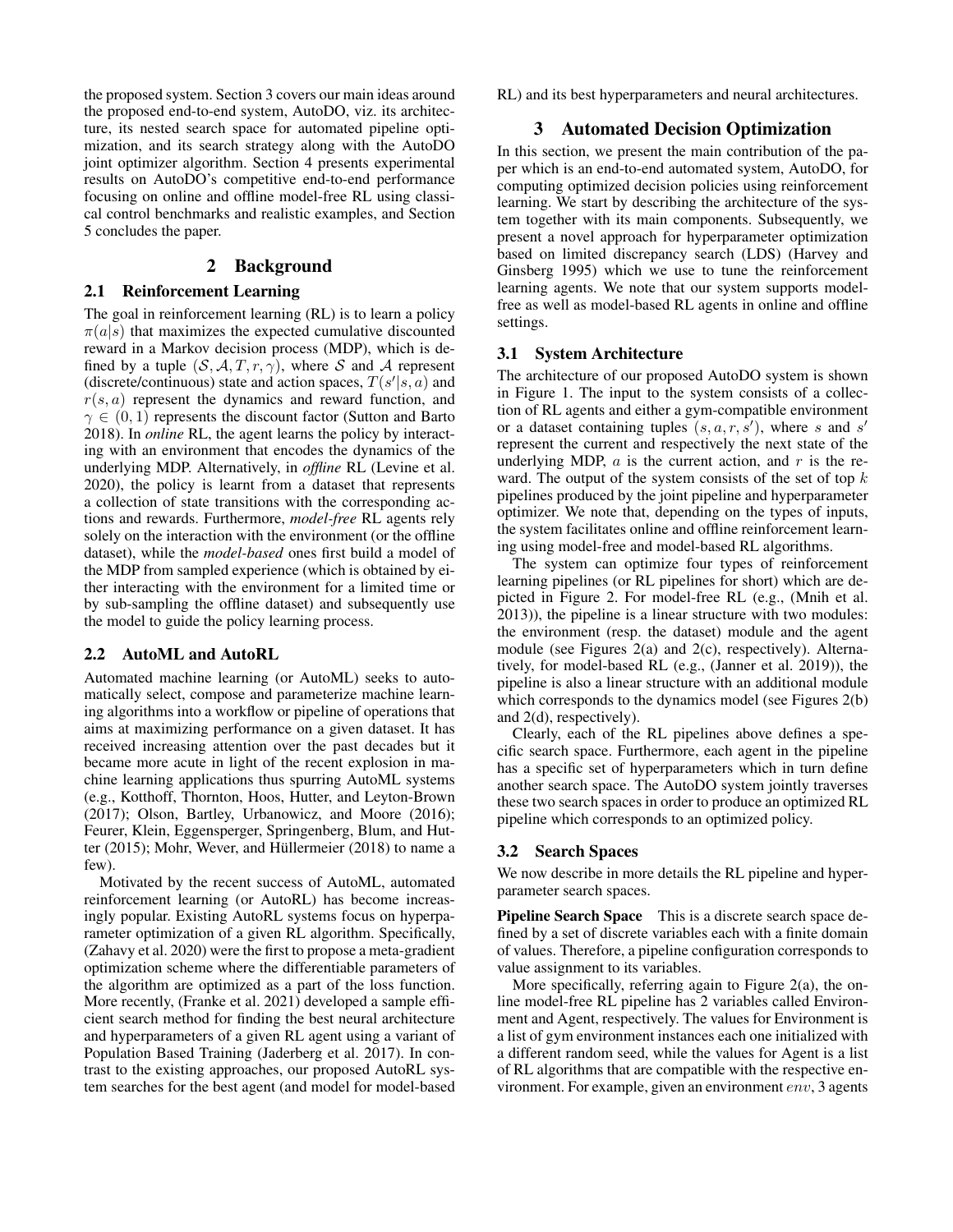

Figure 2: Types of pipelines supported by the system.

 $\{a_1, a_2, a_3\}$ , and 3 random seeds  $\{x, y, z\}$  then the discrete domains of the pipeline variables are  $Environment \in$  $\{env_x, env_y, env_z\}$  (where  $env_x$  is an instance of *env* initialized with seed x) and  $Agent \in \{a_1, a_2, a_3\}$  which in turn define a search space with 9 RL pipelines each one corresponding to a particular instantiation of the variables.

In case of online model-based RL, the pipeline has an additional variable called Model which corresponds to the learnt dynamics model of the environment (see Figure 2(b)). We assume that the data required for learning this model is available (e.g., it can be easily obtained by sampling the environment using an arbitrary policy). In principle, the dynamics model contains a reward function model (e.g., regression model) and a state transition model (e.g., density estimator). In principle, we can use many different machine learning algorithms to learn these models (e.g., a random forest regressor for rewards and a Gaussian Process based density estimator for state transitions). Therefore, the values of the Model variable correspond to the different combinations of ML algorithms used to learn the dynamics models.

For offline model-free and model-based RL, the Environment variable in the pipeline structure is replaced by the Dataset variable whose values correspond to different traintest splits of the input dataset. As in the online case, the traintest splits can be obtained using different random seeds.

Hyperparameters Search Space This is a mixed discrete and continuous search space defined by a set of variables

| Algorithm 1: LDS: Limited Discrepancy Search                |  |  |  |  |  |
|-------------------------------------------------------------|--|--|--|--|--|
| 1: procedure LDS                                            |  |  |  |  |  |
| for all $k = 0 \ldots n$ do<br>2:                           |  |  |  |  |  |
| <b>if</b> PROBE( <i>root</i> , <i>k</i> ) <b>then</b><br>3: |  |  |  |  |  |
| return true<br>4:                                           |  |  |  |  |  |
| 5: <b>function</b> $\text{PROBE}(node, k)$                  |  |  |  |  |  |
| <b>if</b> is Leaf( <i>node</i> ) then                       |  |  |  |  |  |
| <b>return</b> is Goal( <i>node</i> )                        |  |  |  |  |  |
| 8: if $k=0$ then                                            |  |  |  |  |  |
| <b>return</b> $PROBE(left(node), 0)$                        |  |  |  |  |  |
| else                                                        |  |  |  |  |  |
| <b>return</b> PROBE(right( <i>node</i> ), $k-1$ ) or        |  |  |  |  |  |
| PROBE(left(node), k)                                        |  |  |  |  |  |
|                                                             |  |  |  |  |  |

that correspond to the hyperparameters of a given RL agent (e.g., learning rate, discount factor  $\gamma$ , policy/value network architectures, activation function, etc.). We note that each RL agent defines its own hyperparameter search space and a hyperparameter configuration is an instantiation of the corresponding variables. Therefore, in the remainder of the paper, an *instantiated pipeline* is a pipeline configuration together with a configuration of its RL agent's hyperparameters.

## 3.3 Limited Discrepancy Search

We present now a search strategy based on limited discrepancy search that can be employed to traverse efficiently the pipeline and hyperparameter search spaces.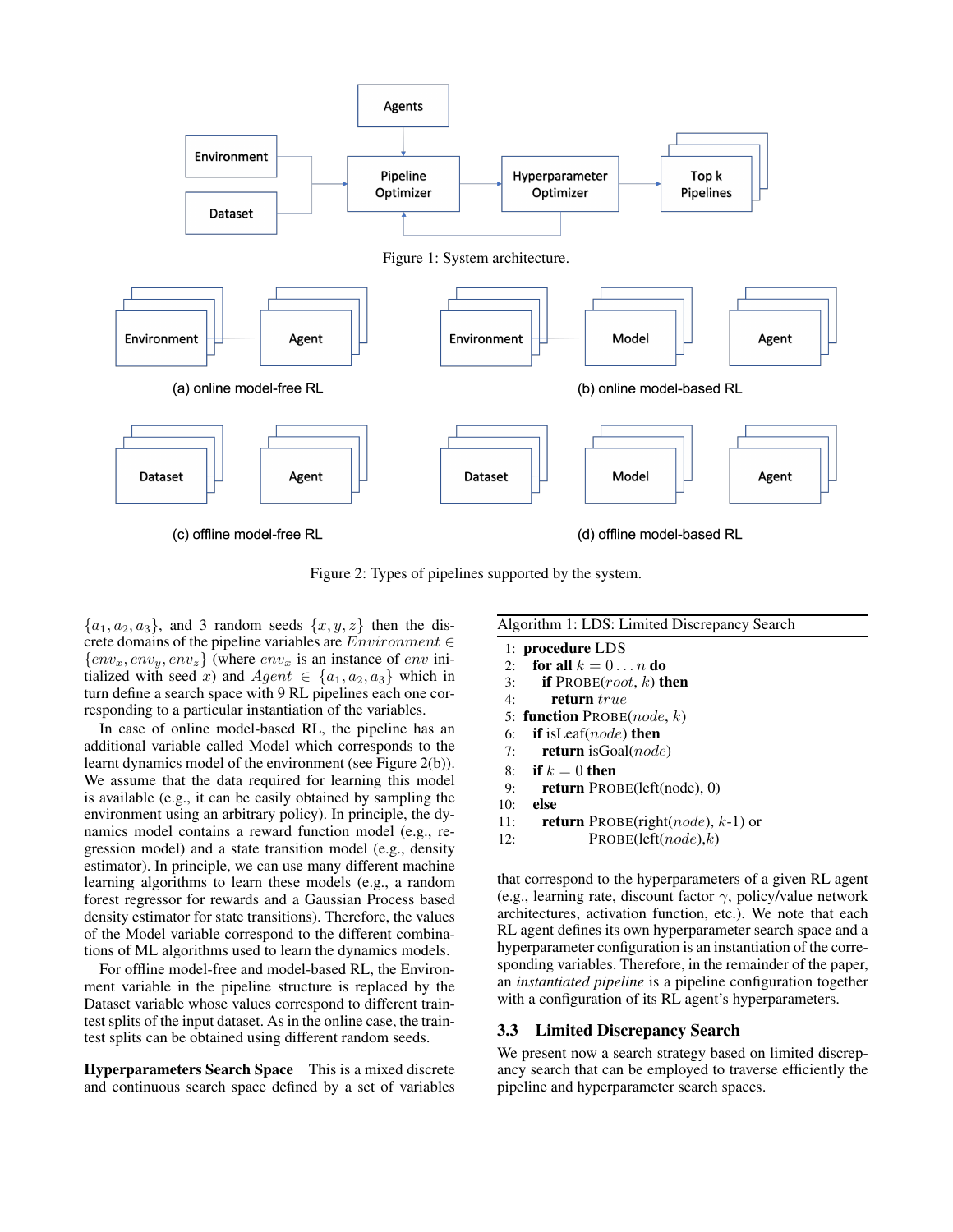

Figure 3: Search space explored by LDS (height is 3). The number of discrepancies is indicated below the leaf nodes.

For our purpose, we consider a search space that is a *complete binary tree* with bounded height h. Leaf nodes correspond to *goals* or *failures* and the task of interest is to find a goal leaf node. Each internal node represents a decision that has to be made to reach a goal. Furthermore, the left child of each internal node represents following the recommendation of a value-ordering heuristic and the right child represents going against that recommendation. Disregarding the heuristic recommendation is called a *discrepancy* (Harvey and Ginsberg 1995). The number of discrepancies of a leaf node is the number of right turns in the path from the root to that leaf node.

*Limited Discrepancy Search* (LDS) (Harvey and Ginsberg 1995; Korf 1996) is a depth-first search algorithm that searches for a goal node while increasing the number of discrepancies in an iterative manner. The pseudo-code is given in Algorithm 1. The  $k$ -th iteration of the main loop will visit all the leaves having  $k$  or fewer discrepancies. Function PROBE is a standard recursive implementation of depth-first search such that: (i) it keeps track (parameter  $k$ ) of the number of discrepancies still available, (ii) if a discrepancy is consumed,  $k$  is decreased before the recursive call and (iii) if no further discrepancies are available, the algorithm does not disregard the heuristic. Since the last iteration visits all the leaves, the algorithm is complete. In practice, LDS is used in a anytime manner until a solution (or goal node) is found or a time limit is reached.

Example 1 *Figure 3 shows a search tree with height 3. The gray leaves correspond to goals (solutions). LDS stops dur*ing iteration  $k = 1$  where it finds the solution with 1 dis*crepancy.*

In our case, we use the notion of discrepancy without any value-ordering heuristic. Instead, the discrepancy represents deviations from an initial solution (i.e., assignment to variables), while the leaves are all goal nodes and correspond to pipeline and hyperparameter configurations, respectively. Furthermore, we consider an optimization problem where the goal nodes are associated with a score (i.e., the value of a black-box objective function) and the task is to find the goal or solution node with the highest score.

#### 3.4 The AutoDO Joint Optimizer

Algorithm 2 describes our LDS based joint pipeline and hyperparameter optimizer. Since LDS assumes a discrete

#### Algorithm 2: Joint Pipeline and Hyperparameter Optimizer

- **Require:** envs, agents, hyperparams, discrepancy  $disc_n$ ,  $disc_h$
- 1: procedure OPTIMIZER(env, agents, hyperparams,  $disc_p, disc_h)$
- 2:  $p_{init}$  = FINDINITIALPIPELINE(envs, agents)<br>3: **repeat**
- repeat
- 4:  $s = \text{HPO}(p_{init}, \text{hyperparams}, \text{disc}_h)$ <br>5: **for all**  $(\theta = 1; \theta \leq \text{disc}_p; \theta = \theta + 1)$
- 5: **for all**  $(\theta = 1; \theta \leq disc_p; \theta = \theta + 1)$  **do**<br>6:  $p_{new} = \text{SEARCH}(p_{init}, s, \theta, \text{hyperpar})$
- 6:  $p_{new} = \text{SEARCH1}(p_{init}, s, \theta, \text{hyperparams}, 1)$ <br>7: **if**  $(p_{new} \neq \phi)$  **then**
- if  $(p_{new} \neq \phi)$  then
- 8:  $p_{init} = p_{new}$ ; break
- 9: until no better pipeline is found
- 10: return best pipeline obtained
- 11: **function** SEARCH1(Pipeline p, score l, discrepancy  $\theta$ , hyperparams, stage  $i$ )
- 12: if  $(\theta = 0 \lor i > length(p))$  then
- $13:$  $s'$  = HPO(p, hyperparams,  $disc_h$ )
- 14: **if**  $(s' > s)$  then return p
- 15: **else return**  $\phi$
- 16: else
- 17: **for all** agent  $a \in agents$  **do**
- 18: **if**  $(p[i] = a)$  then

else

- 19:  $r = \text{SEARCH1}(p, l, \theta, \text{hyperparams}, i + 1)$ <br>20: **else**
- 
- 21:  $p_{new} = p; p_{new}[i] = a$ <br>
22:  $r = \text{SEARCH}(p_{new}, l, n_{new})$
- $r =$  SEARCH1( $p_{new}$ ,  $l, \theta 1$ , hyperparams,  $i + 1$ )
- 23: if  $(r \neq \phi)$  then return r
- 24: **return**  $\phi$
- 25: **procedure** HPO(Pipeline *p*, hyperparams,  $disc_h$ )<br>26:  $c_{init}$  = FINDINITIALCONFIG(*p*, hyperparams)
- $c_{init}$  = FINDINITIALCONFIG(p, hyperparams)
- 27: repeat
- 28:  $s = \text{TRAINANDEVAL}(p.\text{env}, p.\text{agent}, c_{init})$ <br>29: **for all**  $(\theta = 1; \theta < disc_b; \theta = \theta + 1)$  **do**
- 29: **for all**  $(\theta = 1; \theta \leq disc_h; \theta = \theta + 1)$  **do**<br>30:  $c_{\text{mean}} = \text{SEARCH2}(p, \text{Canit}, l, \theta, \text{env}, 1)$
- $c_{new}$  = SEARCH2(p,  $c_{init}$ , l,  $\theta$ , env, 1)
- 31: **if**  $(c_{new} \neq \phi)$  then<br>32:  $c_{init} = c_{new}$ ; bre
- $c_{init} = c_{new}$ ; break
- 33: until no better configuration is found
- 34: return best configuration obtained
- 35: function SEARCH2(Pipeline  $p$ , Configuration  $c$ , score  $l$ , discrepancy  $\theta$ , stage i)
- 36: if  $(\theta = 0 \lor i > length(c))$  then
- $37:$  $l'$  = TRAINANDEVAL(p.env, p.agent, c)
- 38: if  $(l' > l)$  then return c
- 39: else return  $\phi$
- 40: else
- 41: for all hyperparam  $a \in hyperparams$  do
- 42: **if**  $(c[i] = a)$  then
- 43:  $r = \text{SEARCH2}(p, c, l, \theta, i + 1)$
- 44: else
- 45:  $c_{new} = c; c_{new}[i] = a$
- 46:  $r = \text{SEARCH2}(p, c_{new}, l, \theta 1, i + 1)$
- 47: **if**  $(r \neq \phi)$  then return r
- 48: return  $\phi$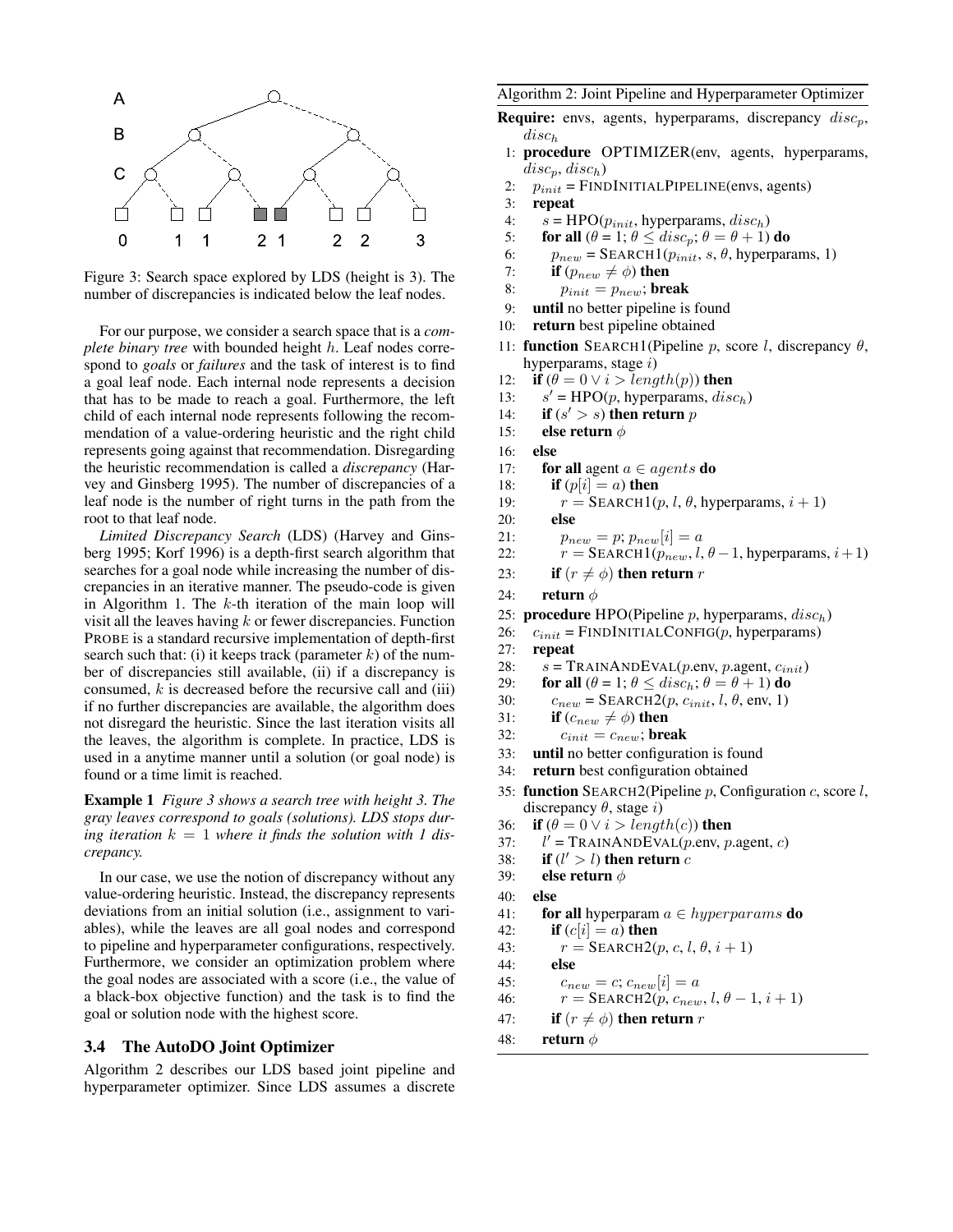search space, we discretize a continuous hyperparameter by uniformly splitting its range into a fixed number of bins. The following notation is used. Function FINDINI-TIALPIPELINE generates a randomly initialized RL pipeline  $p_{init} = (a_1, \ldots, a_m)$ , however, the algorithm can start with any pipeline obtained with other methods. Position  $i$ in pipeline  $p_{init}$  is also also referred to as *stage* i, where  $1 \leq i \leq m$ . Similarly, function FINDINITIALCONFIG generates an initial configuration  $c_{init}$  of the hyperparameters for a given RL pipeline. Furthermore, function TRAINAN-DEVAL trains the pipeline's agent, p.agent, with hyperparameters given by  $c_{init}$  on the pipeline's environment, p.env. The trained policy is then evaluated on the same environment to determine the score of the respective instantiated pipeline. The optimizer assumes that a better pipeline (resp. configuration of hyperparameters) tends to be instantiated in a similar fashion to  $p_{init}$  (resp.  $c_{init}$ ) and, therefore, it examines a limited search space where similar pipelines (resp. hyperparameter configurations) are located. The symbol  $\phi$  is used to indicate that the algorithm could not find a pipeline (resp. hyperparameter configuration) better than  $p_{init}$  (resp.  $c_{init}$ ) with current discrepancy value  $\theta$ .

The algorithm starts with a discrepancy value  $\theta$  of 1 and conducts an iterative search that allows to change the modules of at most  $\theta$  stages in  $p_{init}$  while incrementing  $\theta$  until a better pipeline  $p_{new}$  is found or  $\theta$  exceeds  $disc_p$  (see lines 2-10). If  $p_{new}$  is found, the algorithm uses it as a new initial pipeline and attempts to improve it further. Function SEARCH1 (lines 12-27) performs the actual exploration of the pipeline search space limited by discrepancy  $\theta$ . Specifically, when it selects a new value  $a$  that is different from the one corresponding to stage i in  $p_{init}$  it decrements  $\theta$ to reduce the number of changes allowed for the remaining stages (lines  $21-22$ ). Otherwise, the value for stage i remains unchanged and, therefore, the  $\theta$  value is preserved (line 18-19). When SEARCH1 either has checked all stages/modules in  $p$  or consumed the discrepancy budget, it determines  $p$ 's performance using the HPO function (lines 12-15).

Specifically, the HPO method performs a nested LDS traversal of the hyperparameter search space corresponding to the current pipeline  $p$  (lines 25-48). It starts with an initial hyperparameter configuration  $c_{init}$  and gradually explores the search space around it using increasing discrepancy values (up to  $disc_h$ ). Function SEARCH2 conducts the actual exploration (in the same way as SEARCH1 does) and when the current best hyperparameter configuration cannot be improved further it returns its score as the score of pipeline p. Namely, when SEARCH2 selects a new hyperparameter value  $a$  that is different from the one corresponding to the hyperparameter at position i in  $c_{init}$  it decrements  $\theta$  to reduce the number of changes allowed for the remaining hyperparameters (lines 45-46). Otherwise, the value for the hyperparameter at position  $i$  in the configuration remains unchanged and, therefore, the  $\theta$  value is preserved (line 42-43). When SEARCH4 either finished checking all hyperparameters in configuration  $c$  or consumed the discrepancy budget, it determines the score of the configuration  $c$  using the TRAINANDEVAL function (lines 12-15).

For efficiency, the joint optimizer also caches the score for

all trained pipelines and all hyperparameter configurations in order to avoid retraining them. In fact, caching alleviates the overhead of revisiting the same pipeline and hyperparameter configurations possibly with different discrepancy values.

Remark Finally, we note that our joint optimizer's architecture is quite flexible and can accommodate different search algorithms for pipeline optimization and for hyperparameter optimization, respectively. For example, we can perform random search (Bergstra and Bengio 2012) over the pipeline search space and optimize the hyperparameters using Bayesian Optimization (BO) (Bergstra et al. 2011). In our experiments, we also ran a version of the joint optimizer that uses LDS for pipeline optimization and Hyperopt (BO) (Bergstra 2013) for hyperparameter optimization. Furthermore, the joint optimizer can be easily parallelized and run in a distributed environment such as a ray cluster.

# 4 Experiments

In this section, we evaluate empirically the performance of the end-to-end AutoDO system using online model-free RL and classical control environments. In addition, we also consider offline model-free RL with datasets derived from an environment using perturbed expert policies.

# 4.1 Online AutoDO

For the online case, we consider the following environments: CartPole-v1 and Acrobot-v1 from OpenAI Gym<sup>1</sup> and InvManagement-v1 from OR-Gym<sup>2</sup>, respectively. The first two environments correspond to discrete control problems (i.e., discrete actions) while the third environment is a continuous control problem (i.e., continuous actions). In case of discrete control, we use the following agents: PPO, A2C and DQN, while for continuous control we use PPO, A2C and SAC, respectively<sup>3</sup>. For each environment, we ran 10 different seeds  $s \in \{1, 2, 3, \ldots, 10\}$ . Therefore, the pipeline search space was relatively small having 30 pipelines while the hyperparameter search space contained between 7 and 10 hyperparameters with 5 discrete values each. Consequently, we ran the LDS based joint pipeline and hyperparameter optimizer with a maximum discrepancy value of 1. Each instantiated pipeline was trained for 50,000 timesteps and subsequently evaluated for 100 episodes to determine the score used during the search.

Table 1 summarizes the results obtained with the online AutoDO system. We show the top 3 pipelines (environment instance and agent) found for each of the three environments and compare them with the existing state of the art (SOTA) in terms of mean (episode) reward. The latter was obtained by evaluating the trained agent for 1,000 episodes on the corresponding environment. We obtained the SOTA performance from (Hubbs et al. 2020) for InvManagement-v1 and from (Custode and Iacca 2020) for CartPole-v1, respectively. For the Acrobot-v1 environment we consulted the

<sup>1</sup>https://gym.openai.com/envs

 $2$ https://qithub.com/hubbs5/or-qym

<sup>&</sup>lt;sup>3</sup>All agents available from the stable-baselines library at https://github.com/DLR-RM/stable-baselines3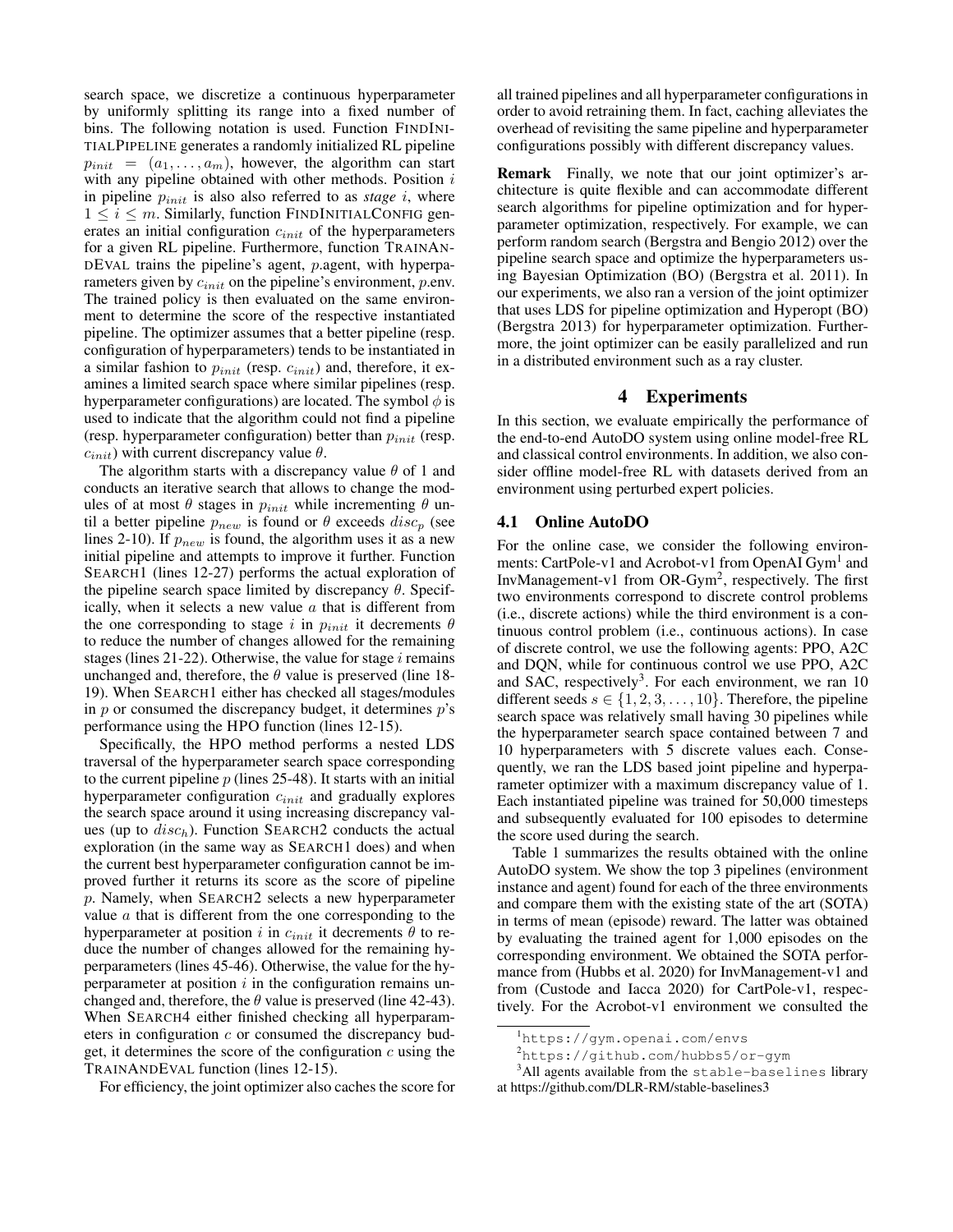| Environment           | <b>AutoDO</b> | AutoDO | <b>SOTA</b> |
|-----------------------|---------------|--------|-------------|
|                       | Agent         | Return |             |
| $CartPole-v1-s1$      | <b>DQN</b>    | 500    |             |
| $CartPole-v1-s2$      | <b>PPO</b>    | 500    | 500         |
| $CartPole-v1-s3$      | <b>PPO</b>    | 500    |             |
| $Acrobot-v1-s6$       | <b>PPO</b>    | $-82$  |             |
| $Acrobot-v1-s9$       | <b>PPO</b>    | $-82$  | -60         |
| $Acrobot-v1-s7$       | <b>PPO</b>    | -88    |             |
| $InvManagement-v1-s7$ | A2C           | 417    |             |
| InvManagement-v1-s8   | A2C           | 404    | 409.8       |
| $InvManagement-v1-s5$ | A2C           | 354    |             |

Table 1: Results with online AutoDO on the CartPole-v1, Acrobot-v1 and InvManagement-v1 environments. We show the top 3 pipelines for each environment. Using LDS with discrepancy 1 for both pipeline and hyperparameter optimization.

current SOTA leaderboard<sup>4</sup>. Notice that for each pipeline, the environment instance is identified by its corresponding seed (e.g., Acrobot-v1-s6 is the Acrobot-v1 environment seeded with  $s = 6$ ). We can see that the AutoDO agents are quite competitive and sometimes exceed SOTA on two environments (CartPole-v1 and InvManagement-v1). This is important because our agents require virtually no input from the user in terms of tuning their hyperparameter values. The relatively poor performance on the Acrobot-v1 environment compared with SOTA may be due to the number of training timesteps which could be quite small in this case.

Table 2 shows the results obtained with a version of the joint optimizer that uses LDS with discrepancy 1 for pipeline search and Bayesian Optimization based Hyperopt for hyperparameter optimization. As before, we report the top 3 pipelines found for each of the three environments. We can see that the AutoDO solutions are again competitive and sometimes significantly outperform SOTA on the CartPole-v1 and InvManagement-v1 environments, respectively. When comparing with the LDS based hyperparameter optimizer we see that the Hyperopt based one provides higher quality solutions compared with the former. The relatively poorer performance of LDS may be due to the uniform scheme used to discretize the continuous hyperparameters which does not yield good hyperparameters in this case. Therefore, improving the performance of LDS for mixed discrete and continuous hyperparameter search spaces is left as a topic of future work.

#### 4.2 Offline AutoDO

For the offline case, we consider offline datasets derived from the InvManagement-v1 environment as follows. Following (Hubbs et al. 2020), we manually train an expert PPO policy on the InvManagement-v1 environment so that it converged to a mean reward of 490 which is competitive to the one reported in (Hubbs et al. 2020). Our policy network has 2 layers with 256 hidden units each. Subsequently, we use the trained policy to generate datasets

| Environment           | <b>AutoDO</b> | AutoDO | <b>SOTA</b> |
|-----------------------|---------------|--------|-------------|
|                       | Agent         | Return |             |
| $CartPole-v1-s1$      | <b>PPO</b>    | 500    |             |
| $CartPole-v1-s2$      | A2C           | 500    | 500         |
| $CartPole-v1-s3$      | A2C           | 500    |             |
| $Acrobot-v1-s9$       | <b>PPO</b>    | $-79$  |             |
| $Acrobot-v1-s1$       | <b>PPO</b>    | $-80$  | -60         |
| $Acrobot-v1-s7$       | <b>PPO</b>    | -88    |             |
| $InvManagement-v1-s1$ | <b>PPO</b>    | 494    |             |
| InvManagement-v1-s4   | <b>PPO</b>    | 484    | 409.8       |
| InvManagement-v1-s7   | <b>PPO</b>    | 465    |             |

Table 2: Results with online AutoDO on the CartPole-v1, Acrobot-v1 and InvManagement-v1 environments. We show the top 3 pipelines for each environment. Using LDS with discrepancy 1 for pipeline search and Hyperopt (BO) for hyperparameter optimization.

with 10,000 episodes from the environment by injecting random actions with probability  $\epsilon \in \{0.01, 0.05, 0.1, 0.2, 0.3\}.$ We use 9 model-free offline agents<sup>5</sup>: BC, CQL, BEAR, AWAC, CRR, TD3, TD3PlusBC, PLAS and AWAC, respectively. In this case, we ran only one 80-20 training-test split (with seed 5489) per dataset and therefore traversed a small search space with only 9 pipelines. The hyperparameter search space was larger having 7 to 13 hyperparameters with both discrete and continuous values. We ran an LDS based pipeline optimizer with discrepancy of 1, and a Hyperopt (Bergstra et al. 2011) based hyperparameter optimizer with 100 iterations. Each instantiated pipeline was trained for 1,000,000 timesteps and we determined its score by off-policy offline policy evaluation (OPE) (Le, Voloshin, and Yue 2019) using 10,000 timesteps.

Table 3 summarizes the results obtained with the offline AutoDO system. We show the top 3 pipelines (or policies) found for each value of the  $\epsilon$  parameter and report the mean reward (return) found when we evaluated the respective policy on the actual InvManagement-v1 environment for 1,000 episodes. We observe that as the amount of randomness in the perturbed expert policy used for generating the data decreases, the policy improves considerably and gets closer to the expert policy. However, even though we do not expect the offline policies to match or exceed their online counterparts, we demonstrate the value of our proposed AutoDO system that is not only able to produce competitive policies but require no manual tuning of parameters.

## 5 Conclusions

The paper presents AutoDO, a new system for end-to-end solving of sequential decision making problems under uncertainty using reinforcement learning. In contrast to existing state-of-the-art solutions, our approach not only selects the best reinforcement learning algorithm but also finds the best configuration of its hyperparameters. The system supports various flavours of reinforcement learning including

<sup>4</sup> https://github.com/openai/gym/wiki/Leaderboard

 $5$ Available from the d3rlpy library at https://github.com/takuseno/d3rlpy.